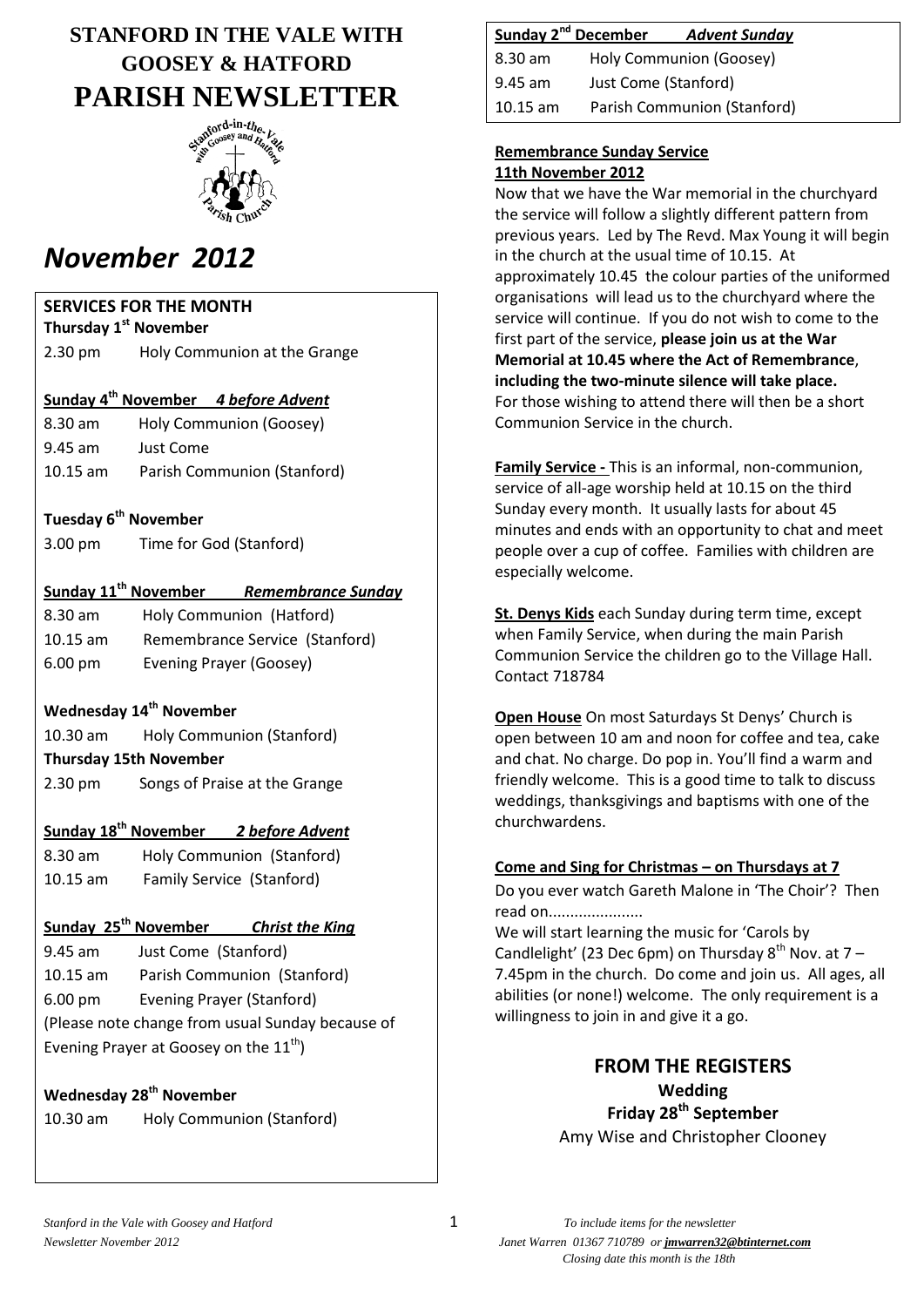#### **WHO'S WHO IN THE PARISH?**

| Assistant (part-time) Curate -<br>The Revd. Angela Gosden | 01488 73996 |
|-----------------------------------------------------------|-------------|
| Wardens                                                   |             |
|                                                           |             |
| <b>Margaret Williams</b>                                  | 710254      |
| Peter Gill                                                | 718224      |
| <b>Licensed Lay Ministers</b>                             |             |
| Mrs Jill Smith                                            | 710473      |
| Mr Peter Stallabrass                                      | 710135      |
| Verger                                                    |             |
| Mrs Susan Mayall                                          |             |

### **Thanks**

Concert in St. Denys' church on Saturday 22nd September in aid of Cancer Research UK . I have been able to send £800 to the charity. Thank-you to everyone who contributed & helped to make the concert such a happy & enjoyable occasion. **Joyce Gardner**.

**Lisa and Kane Mayall** would like to say a big 'Thank You' to Les Harding, Justin Riggs and the other First Response team members for their help on 15<sup>th</sup> October.

### **Southmoor and Stanford Children's Centre Come and join us for.....**

**Bumps & Beyond**

9.30am –11am Every Monday at Southmoor Children's Centre **Stay and Learn**

1:00pm - 2:30pm Every Monday at Stanford in the Vale - Small Hall

### **Stay and Learn**

9:30am - 11:00am

Every Wednesday at Southmoor children Centre **Bumps and Beyond**

#### 9:30 - 11:00am

Every Friday at Stanford in the Vale - small children We welcome all families from the village and surrounding area to come and join us, meet new people and play alongside their child/ren. We look forward to meeting you.

**Parish Council Meeting** The next meeting is on **Wednesday 7th November 2012 - 7.30 pm** at the Millennium Hall, URC Building in Chapel Road Please check notice boards for the Agenda. Do come and find out what the Parish Council is doing in the Village. All Villagers welcome

THE UNIVERSITY OF THE THIRD AGE Faringdon & District U3A Thursday 8<sup>th</sup> November 2012 2.30pm CORN EXCHANGE, FARINGDON Lt. Cdr. Alex Manning " The United Nations: Could and Must do Better." Further information from Sylvia Bowley (Chairman) 01367 241296 [www.FaringdonU3A.org.uk](http://www.faringdonu3a.org.uk/)

Stanford in the Vale Twinning Association **London Olympics 2012 Games Maker Talk Friday 9th November 2012 7.30pm Stanford in the Vale Village Hall (Small Hall)**

Janet Warren shares with us her experiences of working as a volunteer Games Maker at the 2012 London Olympics.

#### **Members: Free Non Members £2.00**

*Booking essential as places are limited.* **Refreshments will be available To book, please contact:** John Cave: 01367 718052 or Chris Lewis: 01367 710733

### **Stanford Art Group.**

Monday November 12th 2012, at 7.15pm Stanford Village Hall, Construction in drawing workshop led by Kathy Foster. All welcome, visitors £3 For more info 01367 710754

#### **STANFORD IN THE VALE AND DISTRICT LOCAL HISTORY SOCIETY Tuesday, 13th November, at Stanford Village Hall, Small Hall Start time 7:45 p.m.** STEVE CAPEL-DAVIES will give a talk entitled "WATER UNDER THE BRIDGE". It will be about the River Thames at Wallingford, with particular reference to

trade, from late C18 to mid C19. Visitors welcome (£2 entrance) Refreshments and raffle Further information: Contact Phil Morris, 01367 710285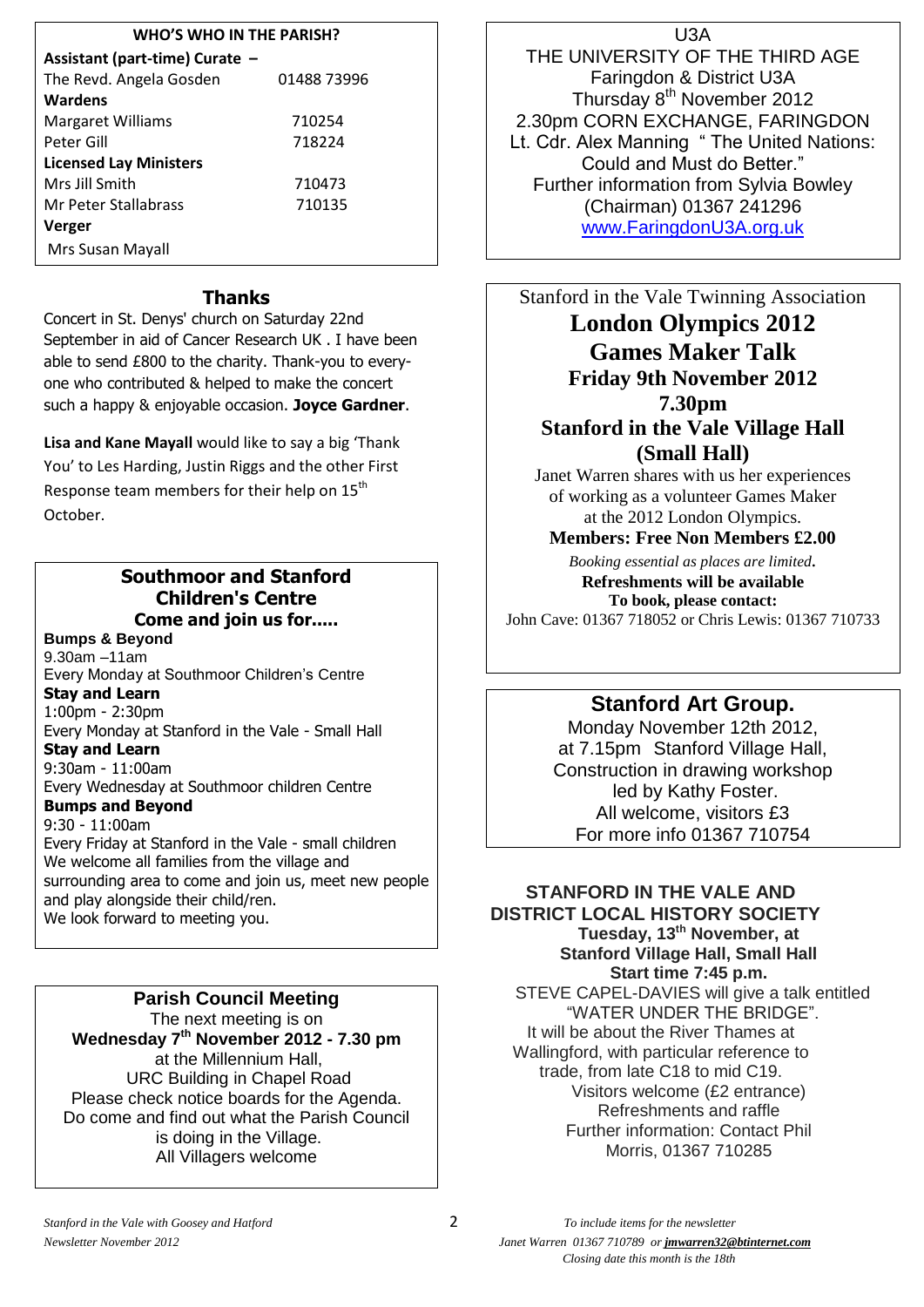### **St Denys Church Christmas Bazaar on Saturday 17th November in Stanford Village Hall from 11.30 am - 2.00pm**

Lovely homemade lunches, gifts, Christmas Fayre, jewellery, toys and books plus Christmas raffle and other games of chance.

Contact Janet – 01367 710789

### **Stanford in the Vale Village Hall Grand Quiz Night Saturday 17th November**

£12 per team of 4 if prior notice given Or £16 at the door, both including ploughman's supper. Doors open 7pm for 7.30pm Raffle and Bar Contact: J Greenwood 01367 710578

### **Table Sale at**

**Stanford in the Vale Primary School.**

**Sunday 18th November 2pm - 4pm**

#### **Entrance - adults 50p, children free**

Refreshments available To book a table contact Lorna 01367 710312 or Claire 01367 718351 **Tables £5 for a small table or £8 for two. Sellers can set up from 1pm Everyone welcome.**

### **Saturday 24th November Christmas Fairtrade Stall 10am - Noon St Denys Church**

Come and buy your Fairtrade Christmas cards! We will have small gift items and treats, as well as the usual Fairtrade staples such as coffee and rice. If we don't have what you're looking for, we can order other Traidcraft products; contact Zoë Williams [zoe.kay.williams@gmail.com](mailto:zoe.kay.williams@gmail.com) tel: 710705. There will be no stall in December.

### **STANFORD IN THE VALE WOMEN'S INSTITUTE**

**will meet in the Village Hall at 7.30p.m. Wednesday 21st Noember** Subject:The Wonders of Oxford(Architecture) Speaker:Mr.Clive Jones

### **Stanford In The Vale Gardening Club Wednesday 28th November 2012**

In the Village Hall, Large Hall at 7:30 p.m. This will be the AGM followed by a social evening. Further information: Contact Rosemary Packer, tel. 710445

### **November – Stanford Pre-school News**

This term we have made sweet and savoury kebabs, a great way to introduce discussions about balanced diets and to develop fine motor skills. You may also have seen us out and about on a Listening Walk – part of our early years phonics program.

At Stanford Pre-school we rely upon donations, grants and fundraising to enhance the learning environment for our children. We are a nonprofit making organisation and have been lucky enough to obtain a grant from the Culham Centre For Fusion Energy in order to buy a Twin Walker, which will develop the children's physical skills and promote working together and sharing.

Through a grant from the PPC we have been able to offer maths and textured items in a new outside activity tray. We look forward to what messy activities we can offer the children in this new resource next term!

We have also been given large pots and have grown flowers to enhance the children's learning about caring for living things and growing cycles. A huge thank you to all our supporters in the community and beyond x